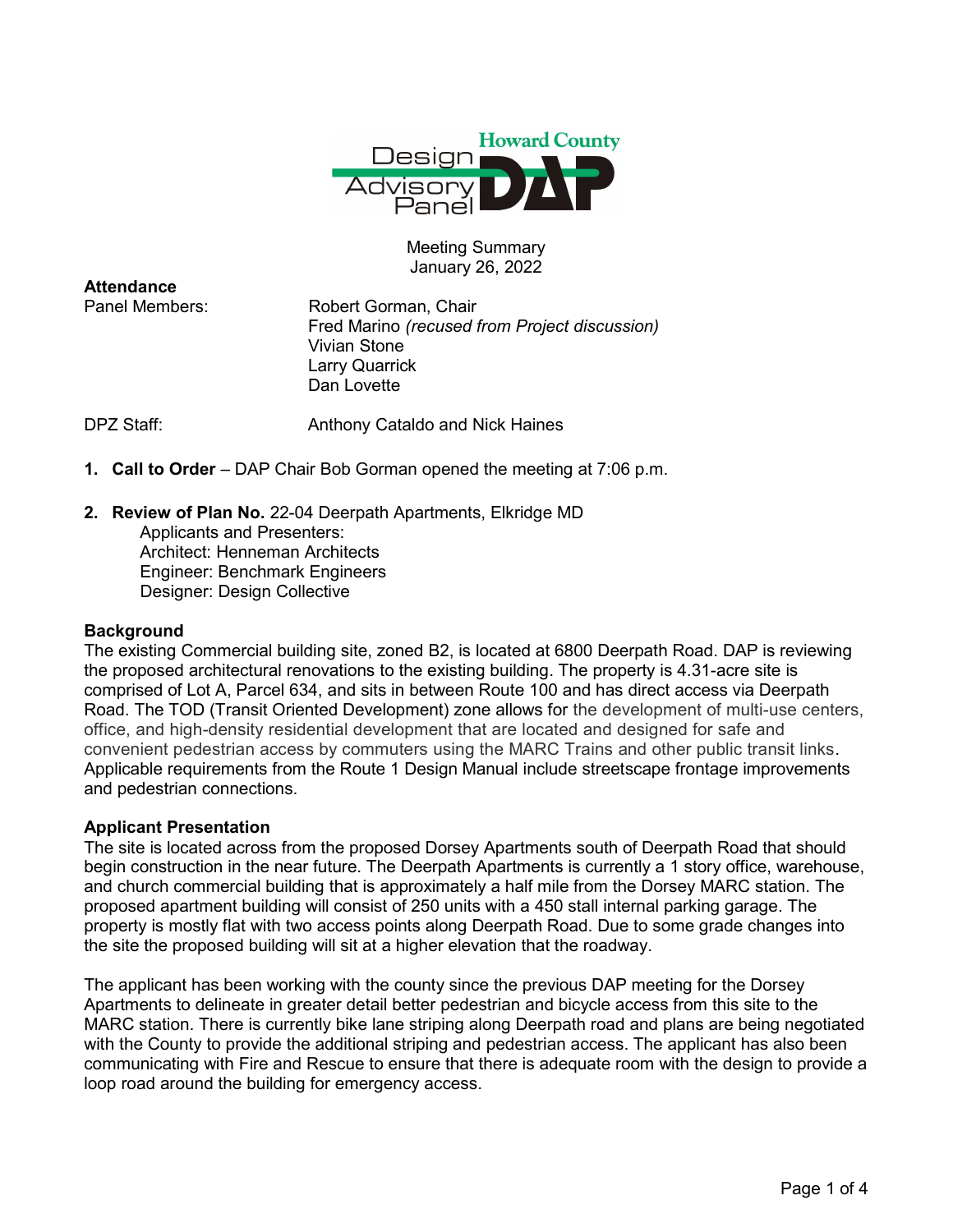The proposed building will be constructed in place of the commercial building. There are several entrances to the building with the first being a terrace level into the main lobby. The second will be into the parking garage and the  $3<sup>rd</sup>$  will be into a lobby and service entrance at the southern end of the site. The main entrance to the building is located adjacent to the courtyard at the center of the site. The 250 unit apartment building will be a 4-story wood frame that is approximately 350,000 square feet. The proposed façade will predominately be masonry with vinyl siding and a stone base around the entire building.

The site has two access points from Deerpath Road that will be utilized in the new design. The Garage entry is on the eastern end of the site and a vehicular court leads off of the western entrance which leads to the center amenity courtyard and main entrance. The pedestrian walkway will also connect to the proposed dog park on the adjacent parcel to be constructed with the neighboring Dorsey Apartments project. The site layout includes proposed landscaping which consist of street trees along Deerpath road. The Amenity courtyard was designed with softer geometry to create a relaxing outdoor area adjacent to the clubhouse which runs along the eastern, interior side of the courtyard adjacent the main entrance. Landscaping provided in the courtyard accentuates the outdoor uses and provides necessary shade around the pool area. There is also a grass paver fire access lane that wraps around the building for emergency use but also incorporates a pedestrian walking path for residents to stroll around the perimeter of the site. Shade trees and landscape plantings are provided around the property boundaries for screening and visual interest.

# Staff Presentation

Staff complimented the applicant on explaining the proposal for the 250-unit apartment building. DPZ would like the panel to make recommendations on the proposed project layout and frontage design, and how the project is meeting the intent of the Route 1 Guidelines. DPZ would also like DAP to comment and make recommendations to enhance the connections to the surrounding properties and MARC station. DPZ also requested recommendations on the provided amenities and landscaping.

# DAP Questions and Comments

### Site Design

### **Overall**

DAP commented that they liked the overall project.

DAP asked about residents who live in the westernmost apartment and how far they are from the nearest elevator. The DAP expressed concern about the long distances potential tenants may have to walk from the garage to some of the units.

 The applicant responded that nearest elevator would be adjacent to the service area at the end of the wing. DAP suggested that an elevator be installed at the intersection of the main walkways from the pan handle and the parking garage.

DAP asked about using recycled materials and the possibility of incorporating solar panels into the building design.

The applicant responded that the project will be recycling some of the materials for construction and aren't currently adding solar panels to the design but are considering them.

DAP liked the proposed green fire lane, and how the meandering walking path was incorporated into the site.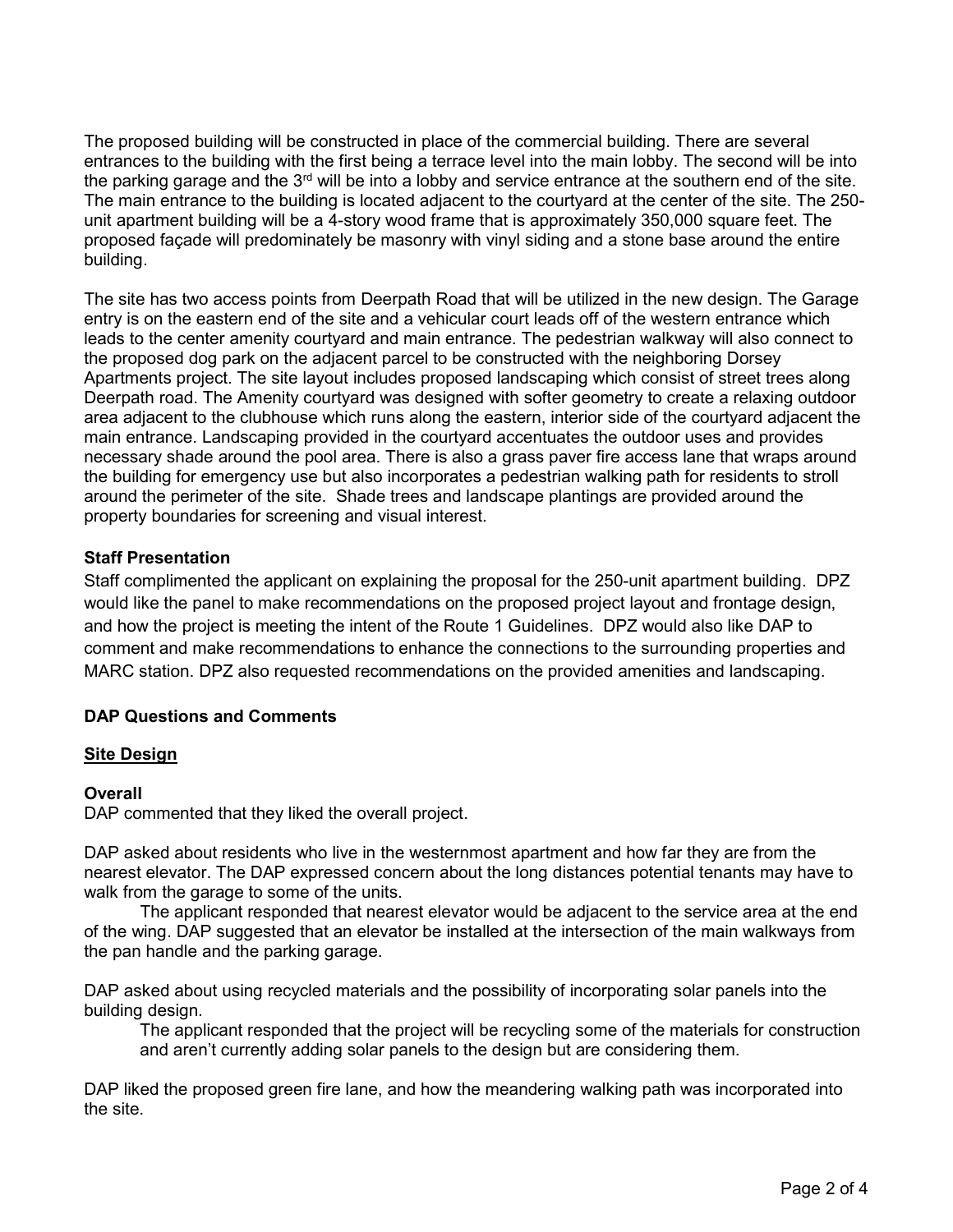### **Sidewalks**

DAP inquired if there will be a sidewalk along the road in the front of the property.

The applicant advised that sidewalk was being provided along Deerpath Road and the walking path would tie into it to complete the walking loop.

DAP advised there is no sidewalk from the project to the MARC station and none is shown on the plans.

 The applicant responded that there are discussions with the county about installing the necessary sidewalk as more residential projects are proposed and created in the area.

### Parking

DAP asked where the guest parking for the project was and if there was any in the parking garage. The applicant responded that guest parking would be provided for in the garage.

DAP asked about how package deliveries would be handled for the building and if there would be a drop off area or a temporary parking area along the street.

 The applicant explained that there are a couple spaces near the main entrance that were being considered and marked as temporary parking. There was also discussion about a package room and potential for lockers.

### **Architecture**

DAP commented that the architecture was appealing especially on the front façade of the building and how it relates to the courtyard area. DAP noted the window paint and decorative window frames give the project a more residential feel. DAP also noted similarities in the architecture and design to the nearby Refinery residential project.

DAP asked about the elevation facing Route 100 and if it was also going to have the same brick façade along the front of the building and asked if it would be visible from the roadway.

 The applicant advised that that elevation will be primarily siding and the building would be visible from Route 100. There is a lot of vegetation along Route 100 however, and only the third and fourth floor could be visible over the tree-line.

DAP asked about the individual short awnings across the main building entrance façade and suggested combining them into 1 or 2 larger ones.

DAP asked about on the Route 100 façade regarding the coloring and the content of the building elements.

The applicant advised that the bottom white band is white stone base, there is red brink and the cream-colored band shown on the exhibit will be earthy tone colored siding.

DAP asked about the building complying with the TOD requirements in the Route 1 Manual with only building across 50% of the property.

The applicant responded that the land use goals in the TOD Section allow for residential development on up to 50% of the TOD land.